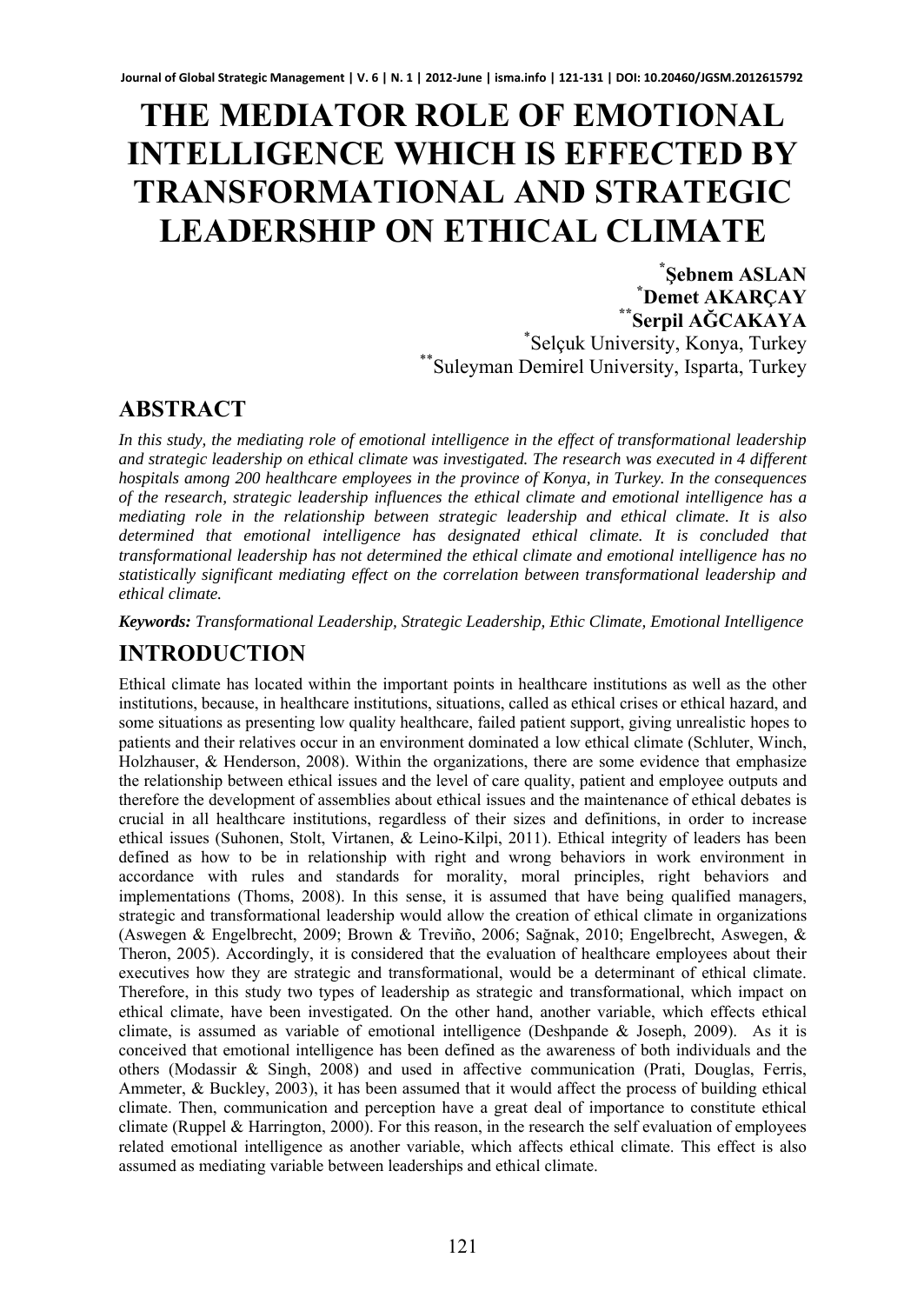# **LITERATURE REVIEW**

## Ethical Climate

'Moral Culture' is an essential concept in order to apprehend ethical climate environment better. Moral culture could be defined as behaviors, which are developed by a group of executives, their employees, entrepreneurs and suppliers and have displayed the separations between their right or wrong behavior rules or principles, covered the whole organization and are transmitted intergeneration (Thoms, 2008). On the basis of all these definitions, ethical climate is identified as the general perception about the issues, which are considered as ethical in the context of an organization (Malloy, et al., 2009). In general, while organizational culture is guiding about the incidence of organizational members' behaviors, in particular ethical climate is focusing on right or wrong issues (Ferrell, Johnston, & Ferrell, 2007). Ethical climate has observed among employees and could be seen as a mix of organizational perception of ethical values and behaviors, which are performed and supported by organizational members, because it guides for employee behaviors as a form of cultural control (Schwepker & Hartline, 2005). The theory of ethical climate was shaped by Victor and Cullen (1987) and identified as the perception of behaviors, accepted ethically, among the employees and the approach of ethical issues (Goldman & Tabak, 2010). Besides, important ethical issues facing healthcare managers in organizational decision making could be arrayed as competitive values that are essential for a broader service of health care and ethical experiences of healthcare leaders (Suhonen, Stolt, Virtanen, & Leino-Kilpi, 2011). The examination of ethical climate has assisted to be understood the effects on implementations in business environment, the scope of organizational change and the effectiveness of organizational interventions (Pauly, Varcoe, Storch, & Newton, 2009).

Healthcare institutions contain a different structure from the other organizations. To give an example, in a research, ethical conflicts, which include physicians and nurses, were identified under five topics: these are, be not supported healthcare professionals by themselves and the organization or not value for each other and connected with that feel themselves not to be committed to the organization. Due to insufficient or scarce resources, as a result of the poor quality of care, patient safety and negative consequences in terms of quality of work life and not being participated in organizational policies need to be followed the conflicts of healthcare employees with the organizational values. In addition, blinding of management could be defined as focus of executives on especially a clinical problem or a situation or have no intervention for a problem even if he/she has been aware of it. Finally, ethical conflicts have been displayed as the lack of transparency and openness within the organization (Gaudine, LeFort, Lamb, & Thorne, 2011). Executives has explain organizational ethical climate, which includes values, norms and informal symptoms, in order to define ethical issues (Ferrell, Johnston, & Ferrell, 2007). Ethical climate could change as a new leadership approach endures and organizational implementations refresh (Goldman & Tabak, 2010). Therefore, this study discusses ethical leadership approaches that influence ethical climate.

## Transformational Leadership

Transformational leadership approaches emerged with the discussion of 'rebellion leadership' of Dawton in 1973 and the concept was recognized by Burns, famous historian of USA, in 1978. Then, it was moved to the fields of management and organization by Bass and House (Aslan, 2009). A transformational leader could be signed as an accelerator, which converts employee motivation to commitment and this commitment into acceptable successes (Modassir & Singh, 2008: 4). For the type of transformational leadership, leaders focus on the need for definition of the future for their followers, how they lead the followers, who would determine the goals and how would be achieved these goals (Sarwat, Hayat, Qureshi, & Ali, 2011).

In the study, executed by Sarwat et al. (2011), it has been expressed that transformational leadership has an effect on increasing organizational performance (Sarwat, Hayat, Qureshi, & Ali, 2011). Transformational leadership is considered as the best approach in order to be processed ethical behaviors within the organization (Carlson & Perrewe, 1995). Transformational leadership has an association with self-sacrifice, universal rights and deontological values, which regenerate motivational and inspiring basic behaviors that mobilize effective leadership outcomes in organizations and emphasize strong believes towards principles embodied in the infrastructure (Groves & LaRocca, 2011). In the type of transformational leadership, considering the ethical consequences of decisions and acting in conformity with moral principles in order to generate ethical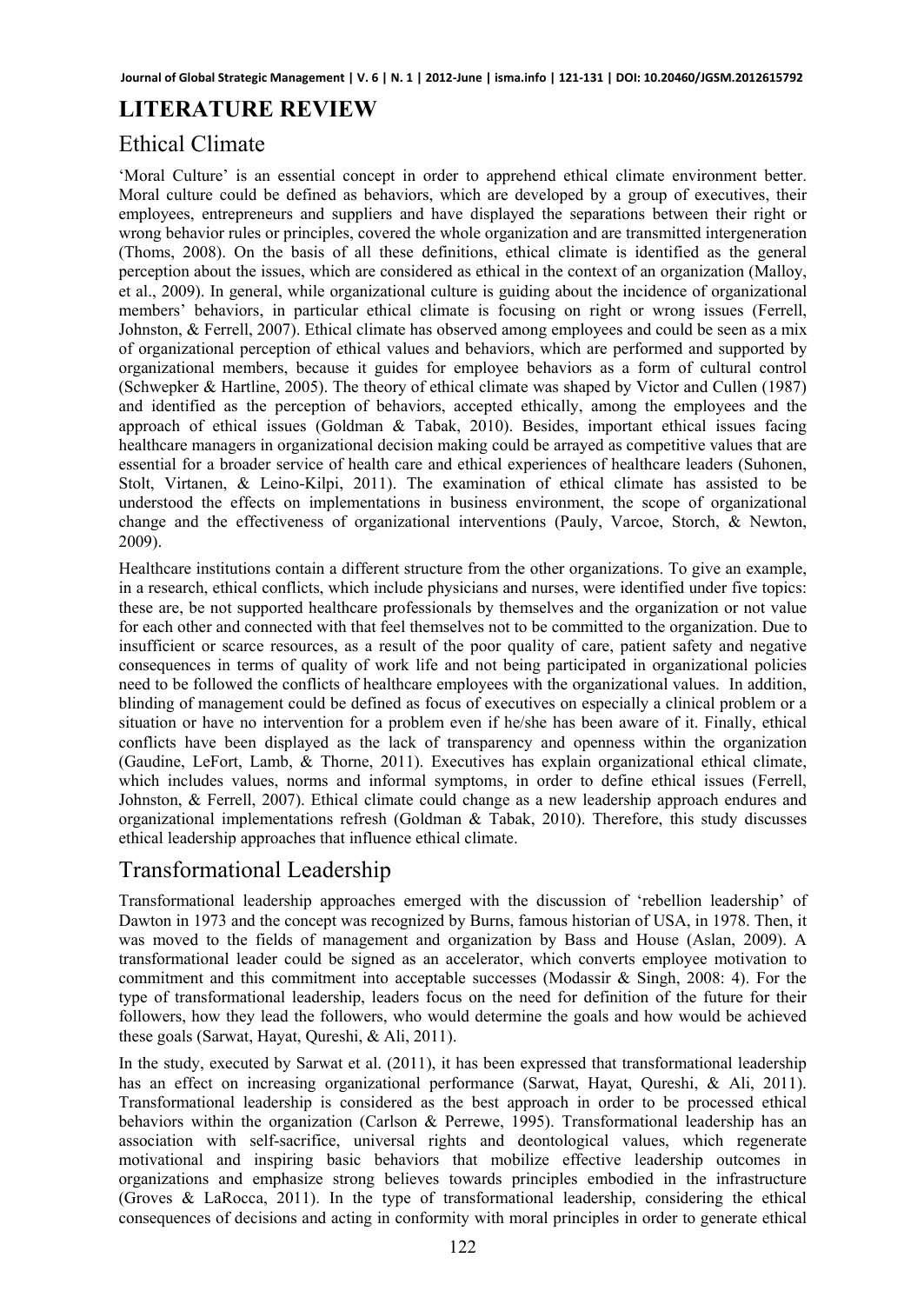role models for the others could have significance (Brown  $\&$  Treviño, 2006). In the process of transformational leadership, the leader has attempted to conduct the believes and values of his/her followers into a change so as to achieve the organizational goals (Grundstein-Amado, 1999). For this reason, transformational leadership is envisaged as the most important affecting factor for ethical climate in our study. It is believed that transformational leaders have positive impacts on ethical performance of the organizations (Carlson & Perrewe, 1995). Sağnak's (2010) study has showed that there is a positive correlation between all dimensions of transformational leadership and all types of ethical climate and this result was interpreted as transformational leadership is one of the key determinants of ethical climate (Sağnak, 2010).According to the results of the study, conducted by Engelbrecht et al. (2005), it is determined that transformational leadership has an positive influence on ethical climate (Engelbrecht, Aswegen, & Theron, 2005). Based on the results of this study, this study investigates the relation between transformational leadership and ethical climate. In line with this aim, hypothesis 1 is developed. H1: Transformational leadership is positively related to ethical climate.

# Strategic Leadership

In strategic leadership, which has been defined by Ireland and Mitt (1999) as a person's ability of prior predictions, prefiguration, maintaining flexibility, strategic thinking and the ability of teamwork with the aim of being started the changes to create a viable future (Kjelin, 2009). In view of Worden (2003), strategic leadership has been defined as related view of macro environmental system on organization that differentiated ideologies, identity, mission and basic skills of an organization (Akbar & Zaman, 1993). Strategic leaders affect the organizations by enhancing the learning capacity of their organizations in accordance with Boal and Hooijberg (2000) (Phipps & Burbach, 2010; Boal & Hooijberg, 2000). Strategic leadership has been separated from other categories of leadership by use of two basic points, on account of not being a new category of leadership. These are 1) what the strategic leaders are doing, 2) exhibit characteristics of strategic leaders and 3) a developed model for strategic leadership (Davies & Davies, 2006). In other words, strategic leadership has appeared as creating links within the organization and also among the organizations (Kjelin, 2009). Davies (2003) has basically stressed that a strategic leader has been able to see the future, make organizational arrangement by taking into consideration the big picture, need a roadmap for the future situations and has an ability to identify criteria for strategic changes within the organization (Davies, 2003). Strategic leaders at the same time have discovered long-term agenda of strategic plans for their own and the other related institutions in the sector and as well as for community, political leaders, consumer groups (Boal & Hooijberg, 2000). Strategic leadership has to focus on knowledge and personality of decision-makers (Akbar & Zaman, 1993). The responsibilities of strategic leadership for executives have to contain creating goals and maintenance of ethical climate in that employees behave as a routine work ethically in order to begin changes (Thomas & Dienhart, 2004). Thus, in line with this aim, it is expected that strategic leader behave in positively constructive role in ethical climate and Hypothesis 2 is developed. H2: Strategic leadership is positively related to ethical climate. Emotional intelligence is assumed as a factor, which has a mediation role in the effect of ethical climate and involves perceptions of employees. For this reason, the concept of emotional intelligence is added in the research in the third dimension.

# Emotional Intelligence

'Emotional Intelligence' has expressed as an area of intelligence and gained popularity as a concept that oriented monitoring of experiences with the published book by Goleman (1995) (Schutte, et al., 1998). Emotional intelligence refers to ability of represent the causes and solutions of problems based on emotions in order to identify feelings, meanings and relationships (Mayer, Caruso, & Salovey, 2000). Firstly, the concept of 'emotional intelligence' was used by Salovey and Mayer (1990) and is considered as a from of three categories that consisted of adaptive skills. These could be classified as evaluation and expression of emotions, regulation of emotions and using of emotions in problem solving (Schutte, et al., 1998). In the literature, there are encountered studies examining the relationships with management, ethics and emotional intelligence with the respect of this research subject (Holian, 2006). The researches concerning emotions in workplace have been interested in ethical dilemmas due to different emotions and have affected employees' character, emotions and also emotions have influence decision making (Zerbe, 2008). Based on the results of these studies, this study investigates the relation between emotional intelligence and ethical climate. In line with this aim, hypothesis 3 is developed. H3: Emotional intelligence is positively related to ethical climate.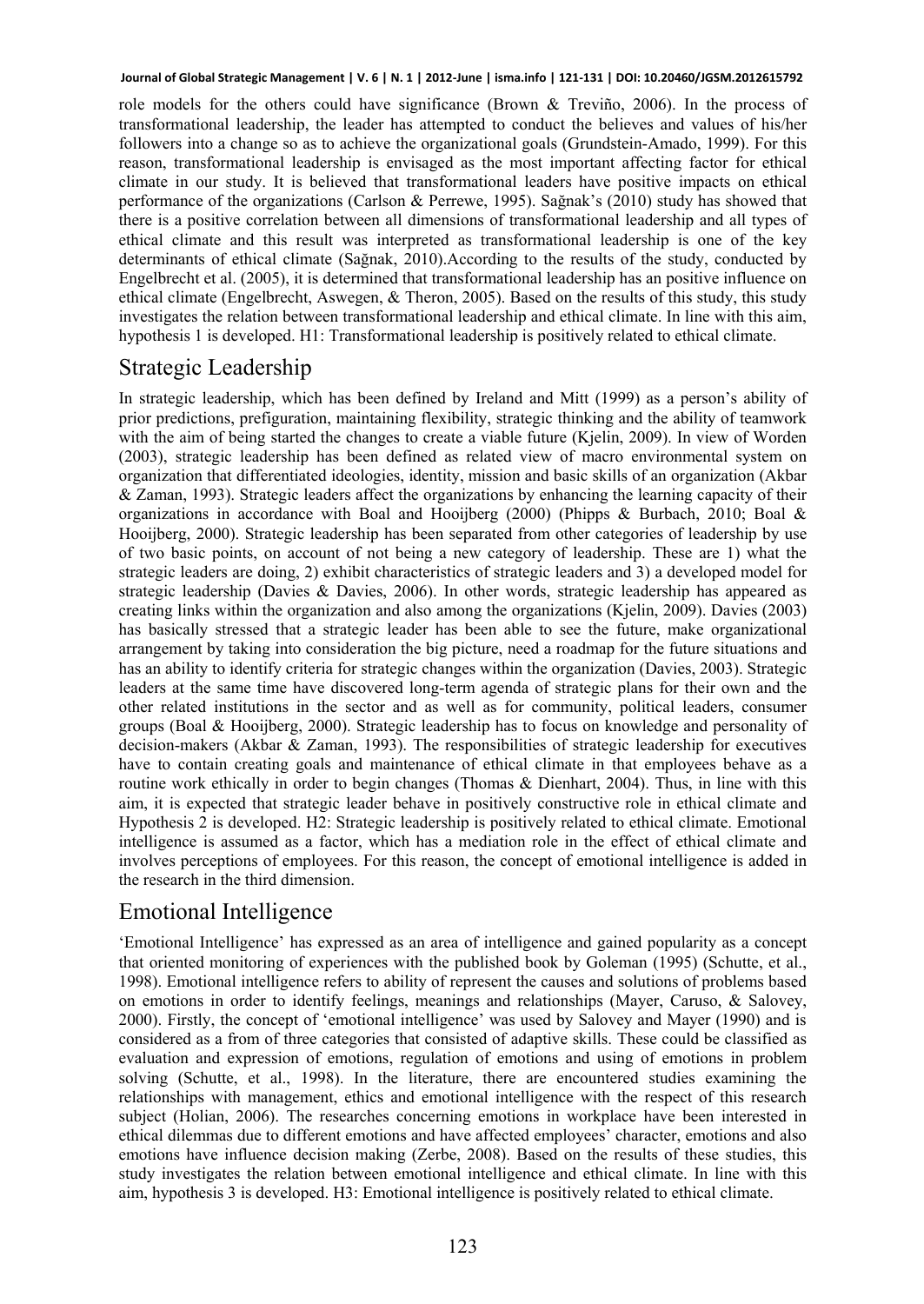In the study executed by Fatima et al. (2010), it has been expressed that emotional intelligence has a positive and significant impact on transformational leadership (Fatima, Imran, & Zaheer, 2010). Strategic leaders have assumed roles with information equipment skills and abilities such as developing changes and achieving goals, indicating awarding possibilities for the other to be creative, determining goals, sharing information and receiving feedback, because they have responsibilities arise from strategic decisions for their organizations and in this regard it is emphasized the importance of being strategic leadership with emotional intelligence (Coco, 2011). In addition, it is assume that being able to influence of both types of leaderships on ethical climate would be dependent on awareness of both employees and also the others and could be related with the using that in their relations effectively. It is expressed like in the attribution theory that leadership has occurred as association with the employees' evaluation of their executives. On the other hand, ethical climate depend on the full participation of the employees, as for that full participation would be no doubt related to awareness. Finally, it was considered that emotional intelligence will have a mediating effect on transformational and strategic leadership of ethical climate and hypotheses 4a and 4b were developed. H4a: Emotional intelligence has a mediating role on the relation between transformational leadership and ethical climate. H4b: Emotional intelligence has a mediating role on the relation between strategic leadership and ethical climate.

# **METODOLOGY**

## Research Goal

In this study, it was investigated that the role of mediator emotional intelligence which is effected by transformational and strategic leadership on ethical climate.

## Sample and Data Collection

The study includes five hospitals in Konya province of Turkey. The sample mostly consists of male (59 %) and 34% are collage graduate. Average age of the participants is 31.08. In this research, the data were evaluated by the packaged software of SPSS 10.0. To examine the content validity of the measures, was tested by confirmatory factor analysis (CFA) and path analysis was performed by LISREL VIII program using a sample of 200 healthcare employees in hospitals in Konya, province of Turkey.

## Analyses and Results

In the study, the measures of transformational leadership, strategic leadership, emotional intelligence and ethical climate were used. More detailed information is given about the scales below. The Ethical Climate Questionnaire Scale: The scale was developed by Victor and Cullen (1988), used by Weber (1995) and has been identified as valid and reliable scale. Scale has consisted of five dimensions as "Caring Climate", "Law and Code Climate", "Rules Climate", "Instrumental Climate" and "Independence Climate" and it is rated with 6- point likert (1= totally wrong, 6= totally right). Caring climate has consisted of 7 questions; law and code climate 4 questions; rules climate 4 questions; instrumental climate 7 questions; independence climate 4 questions. Multifactor Leadership Scale: It is a 4- dimensions scale, which has been obtained from the study of Kanste, Miettunen and Kyngas (2007). Scale dimensions have consisted of total 15 questions as "idealized influence", 4 questions; "inspirational motivation", 3 questions; "intellectual stimulation", 4 questions; and "individualized consideration" 4 questions. Scale is rated with  $5-$  point likert (1=Not at all, 6=Frequently, if not always). Strategic Leadership Scale: This scale has been obtained from the study of Pisapia, Reyes-Guerra, Coukos-Semmel (2005) and has consisted of "reflecting", 15 questions; reframing, 10 questions; system thought, 13 questions. Scale is rated with 5- point likert ( $1=$  not important,  $5=$  very important). Emotional Intelligence Scale: It has been obtained from the study of Chan (2004) and has 4 dimensions like as, "empathic sensitivity", "positive regulation", positive utilisation" and " emotional appraisal". Each dimension has been consisted of 3 questions. Scale is rated with 5- point likert (1= never, 5= always).In order to examine the content validity of those measures, we performed confirmatory factor analysis (CFA) with LISREL VIII (Joreskog  $\&$  Sorbom, 1996) using a sample of 200 healthcare employees for hospitals in Konya province of Turkey.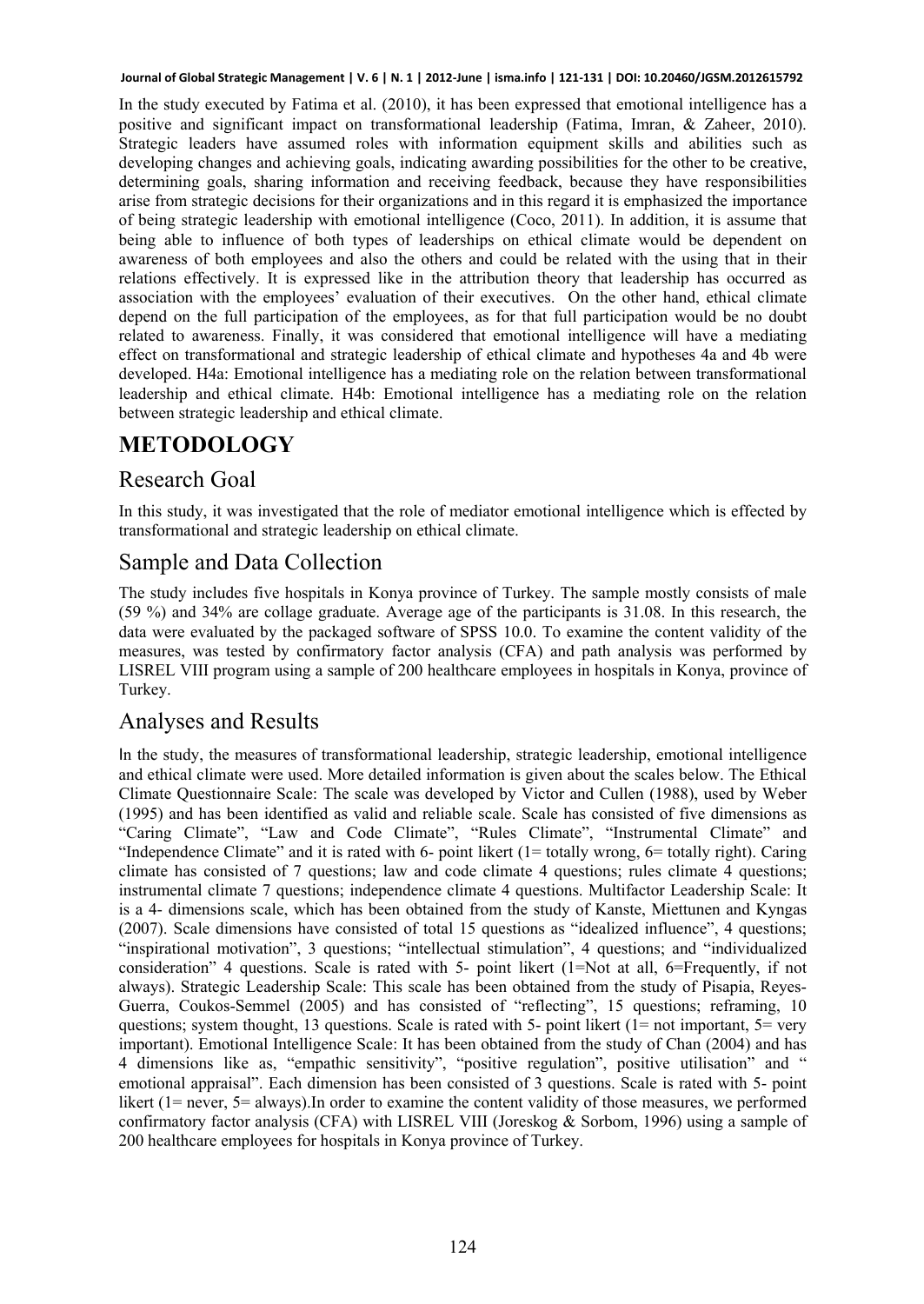| <b>Items</b>                   | (CFA) | $t-$<br>Value | Cronbach<br><b>Alpha</b><br>Item | Mean | <b>SS</b> | <b>Item-Total</b><br><b>Correlations</b> |
|--------------------------------|-------|---------------|----------------------------------|------|-----------|------------------------------------------|
| <b>Strategic</b><br>Leadership |       |               | .8897                            |      |           |                                          |
| Reflecting                     |       |               | .7167                            |      |           |                                          |
| s2                             | .64   | 9.11          |                                  | 3.76 | .94       | .782                                     |
| s13                            | .70   | 10.09         |                                  | 3.67 | .95       | .805                                     |
| s15                            | .69   | 10.04         |                                  | 3.62 | .93       | .810                                     |
| Reframing                      |       |               | .7332                            |      |           |                                          |
| s16                            | .78   | 11.82         |                                  | 3.51 | .97       | .809                                     |
| s22                            | .59   | 8.39          |                                  | 3.55 | 1.01      | .801                                     |
| s23                            | .68   | 9.99          |                                  | 3.36 | 1.02      | .814                                     |
| <b>System Thought</b>          |       |               | .8489                            |      |           |                                          |
| s32                            | .70   | 10.80         |                                  | 3.46 | .98       | .780                                     |
| s33                            | .74   | 11.44         |                                  | 3.33 | 1.05      | .807                                     |
| s34                            | .75   | 11.88         |                                  | 3.47 | 1.07      | .788                                     |
| s36                            | .74   | 11.64         |                                  | 3.31 | 1.08      | .810                                     |
| s38                            | .69   | 10.47         |                                  | 3.49 | 1.05      | .763                                     |

#### **Table 1.1. Items and item loadings from confirmatory factor analyses**

*Note***:** Standardized item loadings reported for CFA. *p* < .001 for all loadings. \*\*Correlation is significant at the 0.01 level (2 tailed).

Confirmatory factor analysis was applied to the initial version of Strategic Leadership scale and threefactor structure has been reached. Factor loads relating to each factor are given in Table 1. After that, the goodness of fit of this scale was investigated. The goodness-of-fit measures were used to assess the overall model fit. Goodness-of-Fit Statistics:  $\chi$ 2/df =48.97/41=1.19, NNFI=.98, CFI=.99, AGFI=.93, GFI=.96, IFI=.99, RMSEA=.03. Acceptable reliability limit for .50 according to correction indexes 12 questions from dimension of Reflecting; 7 questions from Reframing; 8 questions from System Thought were moved from the scale because factor loads of each questions should be above .70. Accordingly, the goodness of fit of the scale has been found as acceptable. The reliability of the scale was tested with Cronbach Alpha Reliability Co efficiency. The values were found between .72- .89 and named as reliable. At the end of the application, means and Standard deviation of the items were showed in Table 1. Mean values have been observed as high. Total-item correlations of factors were examined for level of internal consistency for scale. Item-total correlation was examined for the relationship of each items with overall scale score. The item-total correlations for the scale of Strategic Leadership items were: the values that have changed between .76- .81, were obtained. Accordingly, it could be expressed that strategic leadership scale has been showing a good level of internal consistency for the scale.

Confirmatory factor analysis was applied to the initial version of Strategic Leadership scale and fivefactor structure has been reached. Factor loads relating to each factor are given in Table 1. Acceptable reliability limit for .50 according to correction indexes 4 questions from dimension of caring climate; 1 question from law and code climate; 1 question from rules climate; 4 questions from instrumental climate; 1 question from independence climate were moved from the scale because factor loads of each questions should be above .70. After that, the goodness of fit of this scale was investigated. The goodness-of-fit measures were used to assess the overall model fit. Goodness-of-Fit Statistics: χ2/df =157.93/80=1.97, NNFI=.92, CFI=.94, AGFI=.86, GFI=.90, IFI=.94, RMSEA=.07. Accordingly, the goodness of fit of the scale have been found as acceptable. The values were found between .80-.85 and named as reliable. At the end of the application, means and Standard deviation of the items were showed in Table 1. Mean values have been observed as high. Total-item correlations of factors were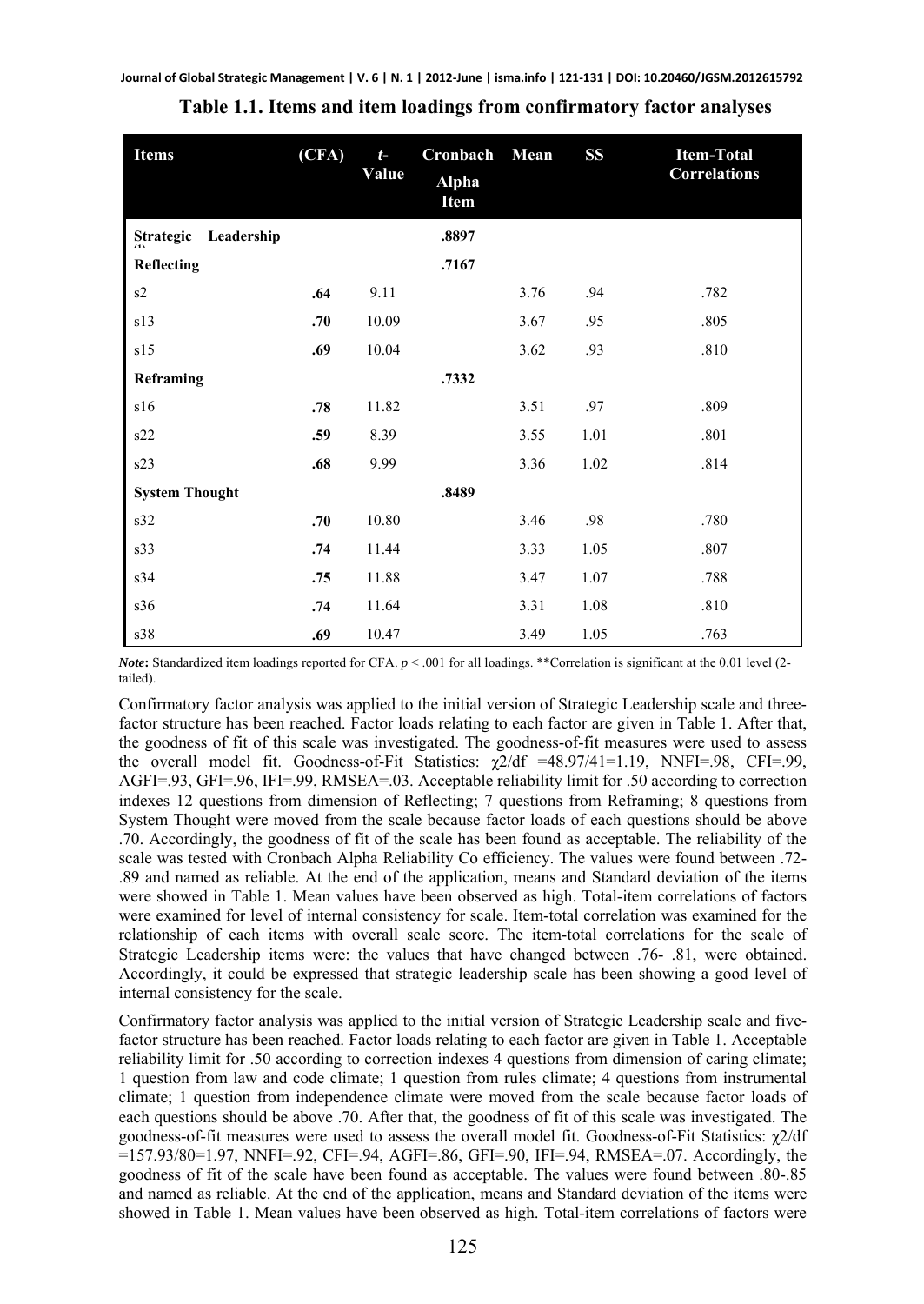examined for level of internal consistency for scale. Item-total correlation was examined for the relationship of each items with overall scale score. The item-total correlations for scale of ethical climate items were: the values that have changed between .83- .89, were obtained. Accordingly, it could be expressed that ethical climate scale has been showing a good level of internal consistency for the scale.

| <b>Items</b>                       | (CFA) | $t-$<br>Value | Cronbach<br><b>Alpha</b><br>Item | Mean | <b>SS</b> | <b>Item-Total</b><br><b>Correlations</b> |
|------------------------------------|-------|---------------|----------------------------------|------|-----------|------------------------------------------|
| The Ethical Climate <sup>(2)</sup> |       |               | .8892                            |      |           |                                          |
| <b>Caring Climate</b>              |       |               | .8010                            |      |           |                                          |
| S <sub>5</sub>                     | .70   | 10.67         |                                  | 4.44 | 1.34      | .847                                     |
| S <sub>6</sub>                     | .74   | 11.30         |                                  | 4.23 | 1.21      | .833                                     |
| S7                                 | .83   | 13.41         |                                  | 4.39 | 1.19      | .857                                     |
| Law<br>and<br>Code                 |       |               | .8257                            |      |           |                                          |
| ${\rm S}8$                         | .82   | 13.42         |                                  | 4.55 | 1.19      | .850                                     |
| S9                                 | .77   | 12.30         |                                  | 4.23 | 1.29      | .873                                     |
| S10                                | .77   | 12.29         |                                  | 4.30 | 1.36      | .860                                     |
| <b>Rules Climate</b>               |       |               | .8213                            |      |           |                                          |
| S12                                | .82   | 13.01         |                                  | 4.50 | 1.17      | .865                                     |
| S13                                | .82   | 12.93         |                                  | 4.43 | 1.22      | .865                                     |
| S14                                | .69   | 10.27         |                                  | 4.09 | 1.30      | .844                                     |
| <b>Instrumental Climate</b>        |       |               | .8063                            |      |           |                                          |
| S <sub>19</sub>                    | .70   | 10.50         |                                  | 4.00 | 1.36      | .833                                     |
| S <sub>20</sub>                    | .89   | 14.24         |                                  | 3.63 | 1.27      | .878                                     |
| S <sub>21</sub>                    | .73   | 11.16         |                                  | 3.64 | 1.28      | .838                                     |
| <b>Independence Climate</b>        |       |               | .8514                            |      |           |                                          |
| S <sub>24</sub>                    | .77   | 12.11         |                                  | 3.86 | 1.27      | .866                                     |
| S <sub>25</sub>                    | .87   | 14.20         |                                  | 3.72 | 1.33      | .898                                     |
| S <sub>26</sub>                    | .76   | 11.85         |                                  | 3.90 | 1.34      | .871                                     |

**Table 1.2. Items and item loadings from confirmatory factor analyses** 

*Note*: Standardized item loadings reported for CFA.  $p < .001$  for all loadings. \*\*Correlation is significant at the 0.01 level (2tailed).

Confirmatory factor analysis was applied to the initial version of emotional intelligence scale and fivefactor structure has been reached. Factor loads relating to each factor are given in Table 1. After that, the googness of fit of this scale was investigated. The goodness-of-fit measures were used to assess the overall model fit. Goodness-of-Fit Statistics:  $\chi$ 2/df =103.70/48=2.16, NNFI=.93, CFI=.95, AGFI=.87, GFI=.92, IFI=.95, RMSEA=.07. Accordingly, the goodness of fit of the scale have been found as acceptable. The reliability of the scale was tested with Cronbach Alpha Reliability Co efficiency. The values were found between .78-.90 and named as reliable. At the end of the application, means and Standard deviation of the items were showed in Table 1. Mean values have been observed as high. Total-item correlations of factors were examined for level of internal consistency for scale. Item-total correlation was examined for the relationship of each item with overall scale score. The item-total correlations for scale of emotional intelligence items were: the values that have changed between .81- .88, were obtained. Accordingly, it could be expressed that emotional intelligence scale has been showing a good level of internal consistency for the scale.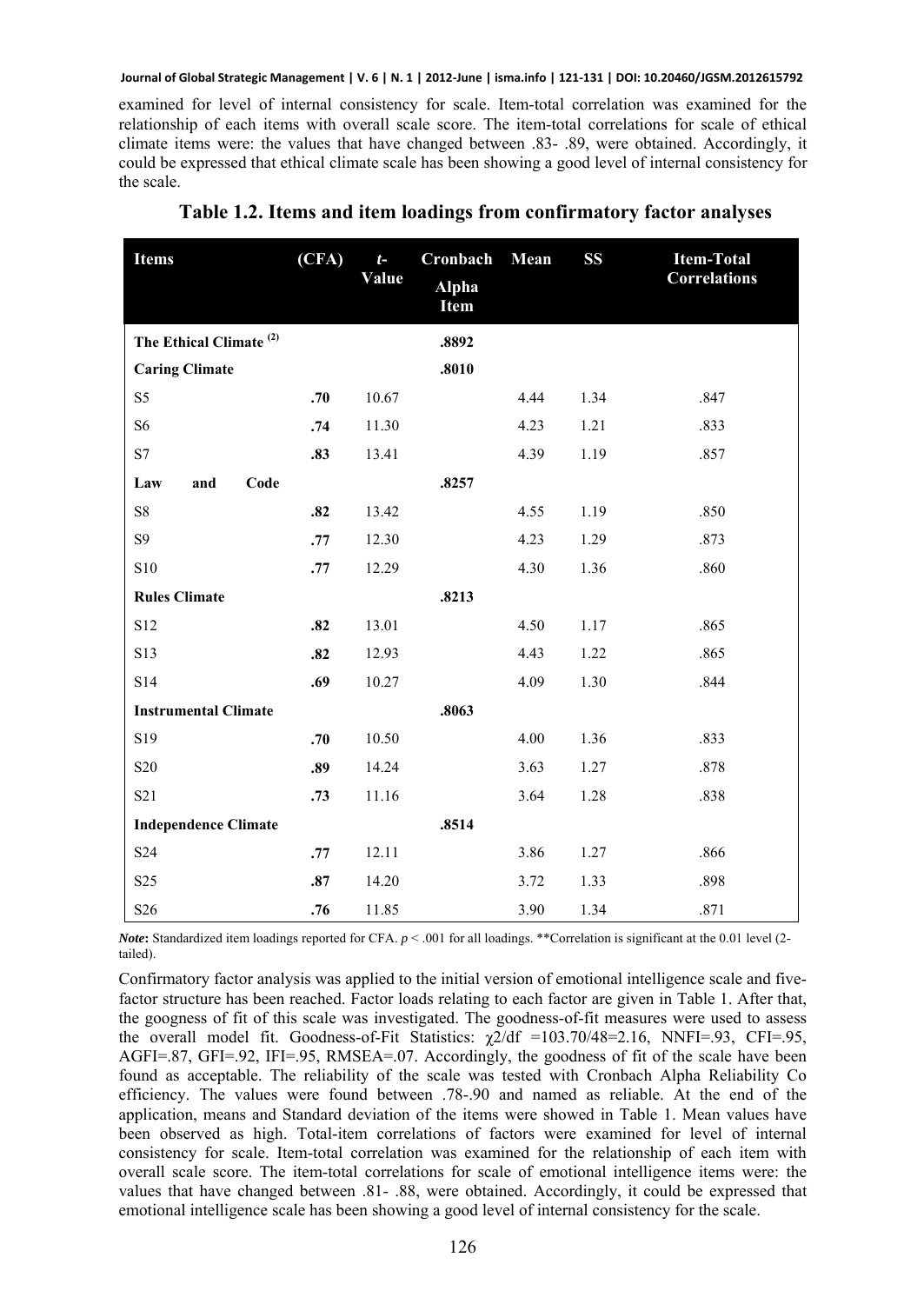| <b>Items</b>                | (CFA) | $t$ -Value | Cronbach             | Mean | <b>SS</b> | <b>Item-Total</b><br><b>Correlations</b> |
|-----------------------------|-------|------------|----------------------|------|-----------|------------------------------------------|
|                             |       |            | <b>Alpha</b><br>Item |      |           |                                          |
| <b>Emotional</b>            |       |            | .9008                |      |           |                                          |
| Empathic                    |       |            | .8244                |      |           |                                          |
| S1                          | .83   | 13.21      |                      | 3.97 | .89       | .880                                     |
| S <sub>2</sub>              | .79   | 12.39      |                      | 3.92 | .85       | .857                                     |
| S <sub>3</sub>              | .78   | 12.13      |                      | 3.99 | .82       | .843                                     |
| <b>Positive Regulation</b>  |       |            | .7843                |      |           |                                          |
| <b>S4</b>                   | .68   | 10.17      |                      | 3.96 | .98       | .804                                     |
| S5                          | .78   | 12.03      |                      | 3.92 | 1.03      | .863                                     |
| S <sub>6</sub>              | .77   | 11.92      |                      | 3.64 | 1.01      | .839                                     |
| <b>Positive Utilisation</b> |       |            | .8016                |      |           |                                          |
| S7                          | .88   | 14.91      |                      | 4.07 | .85       | .863                                     |
| ${\rm S}8$                  | .81   | 13.12      |                      | 4.13 | $.88\,$   | .873                                     |
| S9                          | .65   | 9.79       |                      | 3.90 | .93       | .808                                     |
| <b>Emotional</b>            |       |            | .8011                |      |           |                                          |
| <b>S10</b>                  | .83   | 13.55      |                      | 3.90 | .92       | .859                                     |
| S11                         | .77   | 12.17      |                      | 3.99 | .85       | .869                                     |
| S12                         | .71   | 10.76      |                      | 3.94 | .94       | .814                                     |
| Multifactor                 |       |            | .9501                |      |           |                                          |
| <b>Idealized Influence</b>  |       |            | .8556                |      |           |                                          |
| S1                          | .75   | 12.05      |                      | 2.62 | 1.24      | .820                                     |
| S <sub>2</sub>              | .79   | 12.92      |                      | 2.83 | 1.24      | .838                                     |
| S3                          | .83   | 13.93      |                      | 2.98 | 1.23      | .882                                     |
| <b>S4</b>                   | .70   | 10.98      |                      | 3.24 | 1.20      | .801                                     |
| Inspirational               |       |            | .8162                |      |           |                                          |
| S <sub>5</sub>              | .78   | 12.82      |                      | 3.06 | 1.22      | .859                                     |
| S <sub>6</sub>              | .80   | 13.42      |                      | 3.00 | 1.22      | .877                                     |
| S7                          | .72   | 11.61      |                      | 3.14 | 1.22      | .830                                     |
| Intellectual                |       |            | .8799                |      |           |                                          |
| ${\rm S}8$                  | .92   | 16.78      |                      | 3.01 | 1.26      | .921                                     |
| S9                          | .89   | 15.79      |                      | 2.98 | 1.24      | .916                                     |
| <b>S10</b>                  | .73   | 11.77      |                      | 2.64 | 1.22      | .855                                     |
| Individualized              |       |            | .8157                |      |           |                                          |
| S12                         | .77   | 12.50      |                      | 3.22 | 1.24      | .858                                     |
| S13                         | .74   | 11.75      |                      | 3.02 | 1.22      | .838                                     |
| S15                         | .78   | 13.67      |                      | 3.12 | 1.26      | .868                                     |

**Table 2. Items and item loadings from confirmatory factor analyses** 

*Note***:** Standardized item loadings reported for CFA. *p* < .001 for all loadings. \*\*Correlation is significant at the 0.01 level (2 tailed).

Confirmatory factor analysis was applied to the initial version of emotional intelligence scale and four-factor structure has been reached. Factor loads relating to each factor are given in Table 1. Acceptable reliability limit for .50 according to correction indexes 1 question from dimension of intellectual stimulation and 1 question from individualized consideration were moved from the scale because factor loads of each questions should be above .70. After that, the goodness of fit of this scale was investigated. The goodness-of-fit measures were used to assess the overall model fit. Goodnessof-Fit Statistics: χ2/df =115.49/59=1.95, NNFI=.95, CFI=.98, AGFI=.87, GFI=.92, IFI=.98,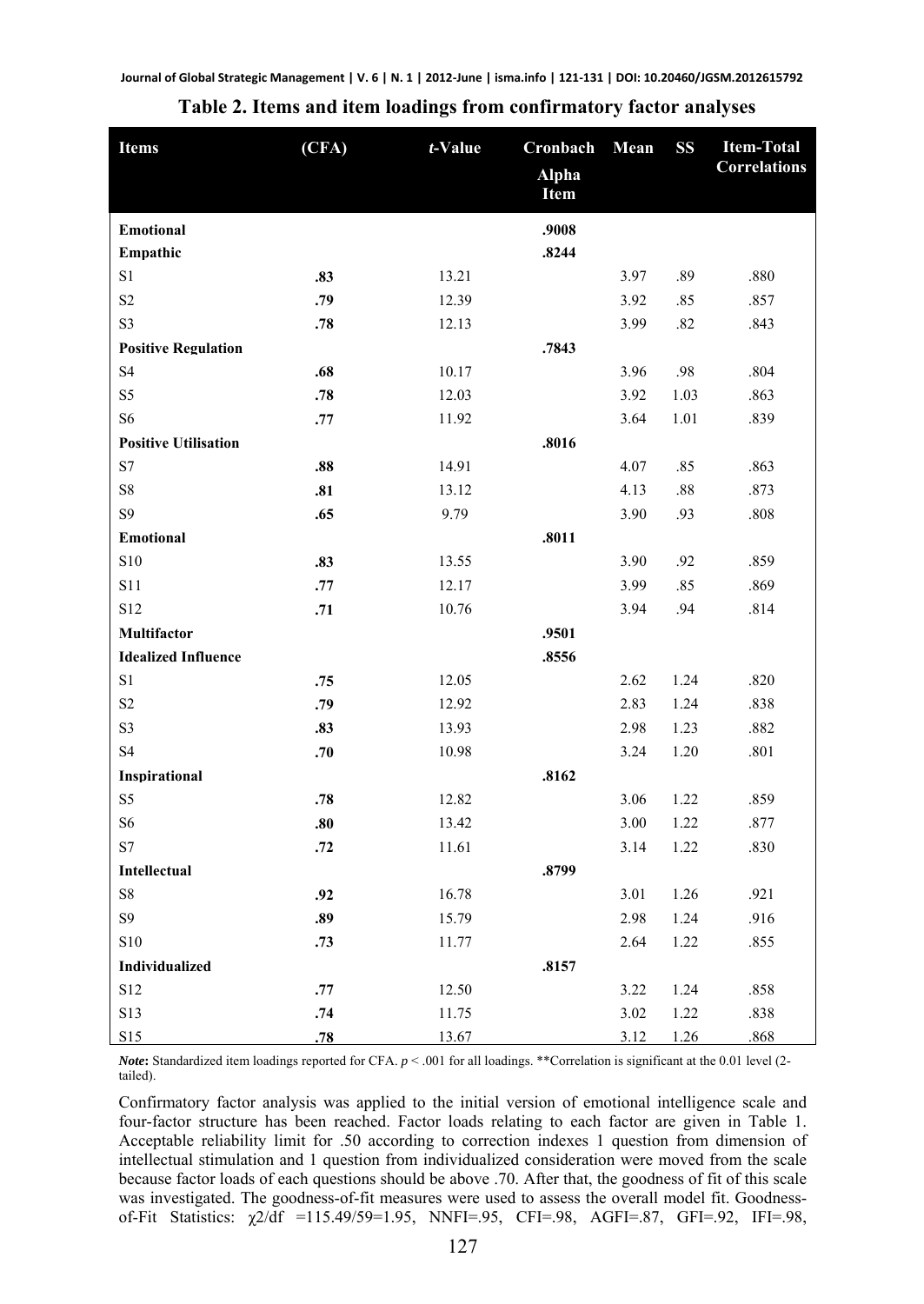RMSEA=.06. Accordingly, the goodness of fit of the scale has been found as acceptable. The values were found between .81-.95 and named as reliable. At the end of the application, means and Standard deviation of the items were showed in Table 1. Mean values have been observed as high. Total-item correlations of factors were examined for level of internal consistency for scale. Item-total correlation was examined for the relationship of each items with overall scale score. The item-total correlations for scale of transformational leadership items were: the values that have changed between .80- .92, were obtained. Accordingly, it could be expressed that transformational leadership scale has been showing a good level of internal consistency for the scale.

It is determined whether the relationship between transformational leadership and ethical climate by using path analysis. As a result of path analysis, path coefficient between transformational leadership and ethical climate .21 ( $p<01$ ) was found statistically significant. As goodness of fit indexes were examined on the model 1; the values were determined that CFI (Comparative fit index) as .91, GFI (Goodness of fit index) as .88, AGFI (Adjusted goodness of fit index) as .83,  $\chi$ 2 (chi square) as 225.06, degree of freedom (df)=100, the value of  $\chi$ 2 /df as 2.25 and RMSEA (Root mean square error of approximation) as 0.07. It could not be said as the model is acceptable, then the values obtained in the model are below the acceptable values (0,95≤CFI≤0,97; 0,90≤GFI≤0,95; 0,85≤AGFI≤0,90) (Schermelleh and Moosbrugger, 2003). Accordingly, path analysis between transformational leadership and ethical climate could not show goodness of fit. The Hypothesis 1 is rejected.

The relationship between strategic leadership and ethical climate was determined by using path analysis. As a result of path analysis, path coefficient between strategic leadership and ethical climate .63 (p<.01) was found statistically significant. As goodness of fit indexes were examined on the model 2; the values were determined that CFI (Comparative fit index) as .95, GFI (Goodness of fit index) as .90, AGFI (Adjusted goodness of fit index) as . 88,  $\chi$ 2 (chi square) as 186.81, degree of freedom (df)=100, the value of  $\chi$ 2 /df as 1.86 and RMSEA (Root mean square error of approximation) as 0.06. It could be said as the model is acceptable, then the values obtained in the model are in the acceptable values (0,95≤CFI≤0,97; 0,90≤GFI≤0,95; 0,85≤AGFI≤0,90). Accordingly, path analysis between strategic leadership and ethical climate has showed goodness of fit. The Hypothesis 2 is accepted.

The relationship between emotional intelligence and ethical climate was determined by using path analysis. As a result of path analysis, path coefficient between emotional intelligence and ethical climate .58 ( $p<.01$ ) was found statistically significant. As goodness of fit indexes were examined on the model 3; the values were determined that CFI (Comparative fit index) as .94, GFI (Goodness of fit index) as .90, AGFI (Adjusted goodness of fit index) as .85,  $\chi$ 2 (chi square) as 196.72, degree of freedom (df)=100, the value of  $\chi$ 2 /df as 1.96 and RMSEA (Root mean square error of approximation) as 0.07. It could be said as the model is acceptable, then the values obtained in the model are in the acceptable values (0,95≤CFI≤0,97; 0,90≤GFI≤0,95; 0,85≤AGFI≤0,90). Accordingly, path analysis between emotional intelligence and ethical climate have showed goodness of fit. The Hypothesis 3 is accepted.

The data was analyzed within the scope of mediating variables conditions in order to designate mediation role of emotional intelligence in the relationship between transformational leadership and ethical climate. The relationship between emotional intelligence and ethical climate was determined by using path analysis. As a result of path analysis, it is settled that there is no significant relation between transformational leadership and ethical climate due to low model goodness (Figure 1). As emotional intelligence, which is mediating variable, was participated in the model, as a result of the analysis it is seen the correlations significantly between transformational leadership and emotional intelligence (.17, p<.01), emotional intelligence and ethical climate (.52, p<.01). But as goodness of fit indexes were examined on the model 4; the values were determined that CFI (Comparative fit index) as .92, GFI (Goodness of fit index) as .88, AGFI (Adjusted goodness of fit index) as . 84, χ2 (chi square) as 217.47, degree of freedom (df)=100, the value of  $\chi$ 2 /df as 2.17 and RMSEA (Root mean square error of approximation) as 0.07. It could not be said as the model is acceptable, then the values obtained in the model are below the acceptable values (0,95≤CFI≤0,97; 0,90≤GFI≤0,95; 0,85≤AGFI≤0,90). Accordingly, emotional intelligence has no mediating role between transformational leadership and ethical climate. Hypothesis 4a is rejected.

The data was analyzed within the scope of mediating variables conditions in order to designate mediation role of emotional intelligence in the relationship between strategic leadership and ethical climate. The relationship between strategic leadership and ethical climate was determined by using path analysis. As a result of path analysis, path coefficient between strategic leadership and ethical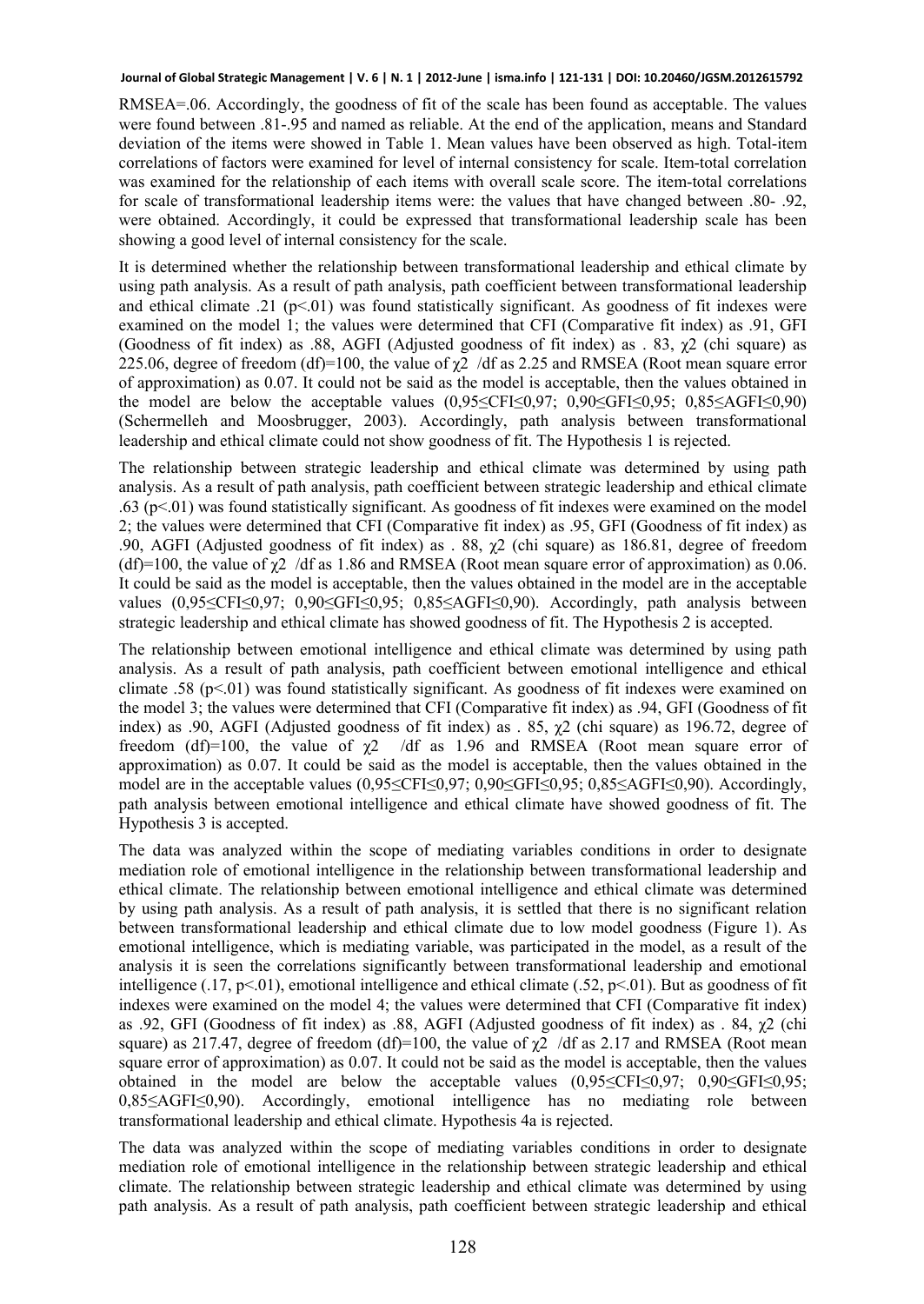climate .63 ( $p$ <.01) was found statistically significant. As emotional intelligence, which is mediating variable, was participated in the model, as a result of the analysis it is seen the relations significantly between strategic leadership and emotional intelligence  $(.48, p<.01)$ , emotional intelligence and ethical climate  $(.33, p<.01)$ . As goodness of fit indexes were examined on the model 4b; the values were determined that CFI (Comparative fit index) as .96, GFI (Goodness of fit index) as .90, AGFI (Adjusted goodness of fit index) as . 87,  $\chi$ 2 (chi square) as 173.42, degree of freedom (df)=100, the value of  $\chi$ <sup>2</sup> /df as 1.73 and RMSEA (Root mean square error of approximation) as 0.06. It could be said as the model is acceptable, then the values obtained in the model are in the acceptable values (0,95≤CFI≤0,97; 0,90≤GFI≤0,95; 0,85≤AGFI≤0,90). In the last part, it is studied to determine whether emotional intelligence is a partial or full mediating variable. In this stage, according to the mediating variable' conditions, no correlation between strategic leadership and ethical climate has indicated full mediation, if there is a relationship decreasing coefficient of this relationship has indicated partial mediation. In this model, the path coefficient between strategic leadership and ethical climate was .63 (p<.01), but then it decreased (.44, p<.01). Accordingly, emotional intelligence has a mediating role between strategic leadership and ethical climate. Hypothesis 4b is accepted.

### **CONCLUSION**

In this research, the mediating role of emotional intelligence on the effect of transformational leadership and strategic leadership on ethical climate has been investigated. In consequence of the study, these results were achieved that strategic leadership has influenced ethical climate and emotional intelligence has a mediating role in the relationship between strategic leadership and ethical climate. It is also designated that emotional intelligence has affected ethical climate. It has been concluded that transformational leadership has not determined the ethical climate and emotional intelligence has also no statistically significant correlation between transformational leadership and ethical climate. In this study, emotional intelligence has a positive correlation with ethical climate (Deshpande & Joseph, 2009) and strategic leadership (Voola, Carlson, & West, 2004) as expected. High emotional awareness of the employees and using this in effective communication is a process that would contribute to the constitution of ethical climate. Similarly, having emotional awareness would also strengthen strategic leadership perception of the executives. It has been expressed in the study of Leitwood et al. (2004) that emotional intelligence has an positive effect on development of executives and employees, contribution to their capabilities and making decisions for the enhancement of organizational opportunities (Leitwood et al., 2004). Another significant result in research is that strategic leadership has determined ethical climate. Basically, a crucial result has been reached, because employees, who think their executives as leaders, have been observed with positive view in terms of ethical climate. For this reason, the presence of strategic leadership is inevitable in the determinant of ethical culture and ethical climate. Thus, in the studies executed in the area of strategic leadership, this type of leadership has contribution in the point of creation of ethical climate environment and systems of values (Grojean et al., 2004). In the research, it was expected that transformational leadership would affect ethical climate, but this result could not be reached. The reason of being not able to reach this result could be expressed as sluggishness of public bureaucracy. Therefore, if the hospitals were selected from private sector, it could be possible to observe leadership evaluation at stake. Our study has been separated from the literature in this sense. Transformational leaders must be in conjunction with moral virtues such as personal integrity, honesty, courage, justice and fairness and make moral decisions. At this point, it could be mentioned that the relationship between the construction process of ethical climate within the organization, ethical codes and transformational leadership (Amado, 1999). Limitation of the study is obtained by having no hospitals from private sector. Characteristics and contributions of the executives to this process could be seen as an additional point for the future researches.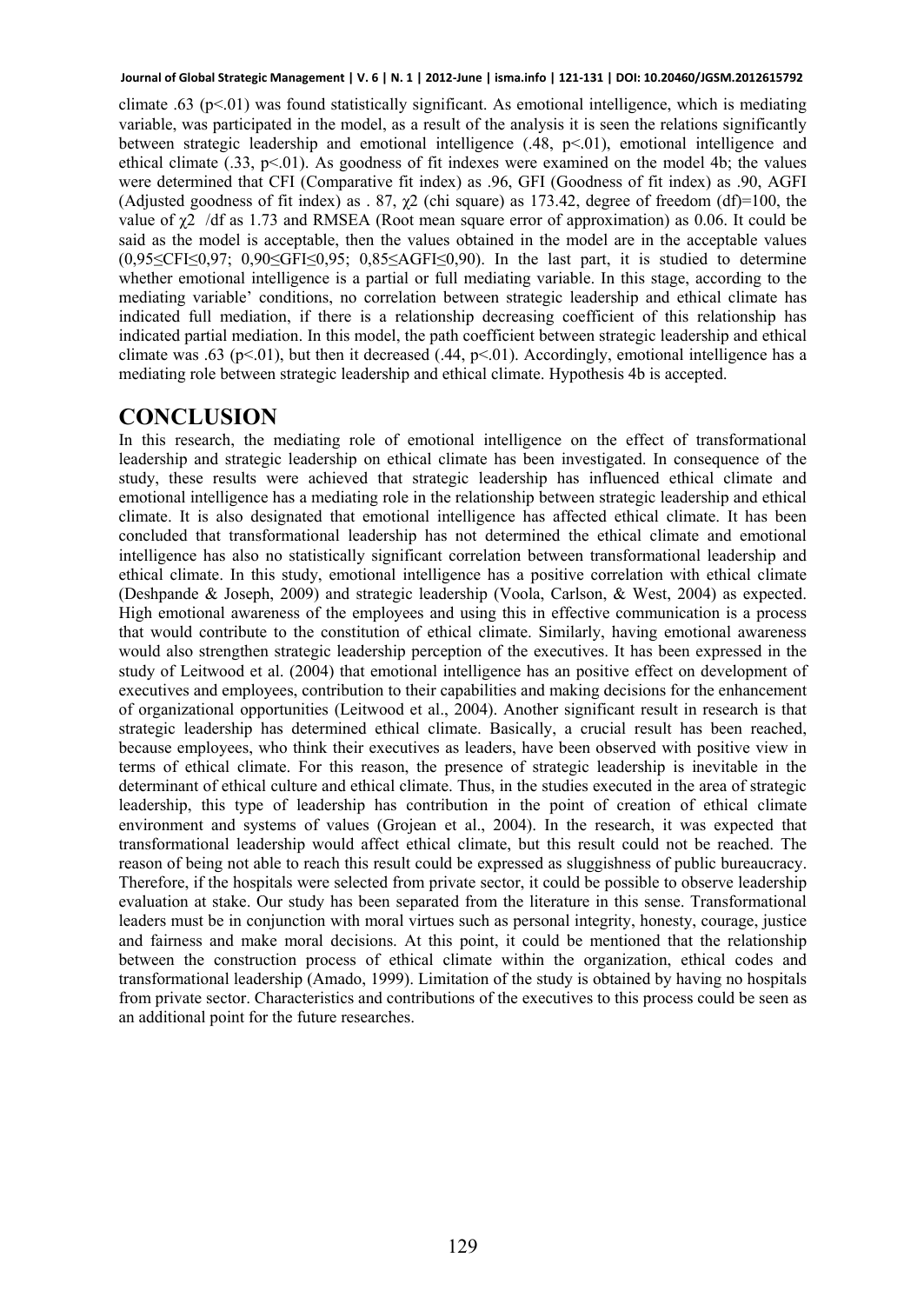# **REFERENCES**

Amado, R. G. (1999). Bilateral Transformational Leadership: An Appraoach For Fostering Ethical Conduct in Public Service Organizations. Administration & Society, 31 (2), 247-260.

Aslan Ş, Duygusal Zekâ ve Dönüşümcü-Etkileşimci Liderlik, Nobel Yayınevi, Ankara, Nisan, 2009.

Chan, David W., Perceived emotional intelligence and self-efficacy among Chinese secondary school teachers in Hong Kong, Personality and Individual Differences 36 (2004) 1781–1795, s.1787

Deshpande, S. P., & Joseph, J. (2009). Impact of Emotional Intelligence, Ethical Climate, and Behavior of Peers on Ethical Behavior of Nurses. Journal of Business Ethics 85, 403-410.

Ferrell, O., Johnston, M. W., & Ferrell, L. (2007). A Framework for Personal Selling and Sales Management Ethical Decision Making. Journal of Personal Selling & Sales Management, 27 (4), 291- 299.

Gaudine, A., LeFort, S. M., Lamb, M., & Thorne, L. (2011). Ethical Conflicts with Hospitals: The Perspective of Nurses and Physicians. Nursing Ethics, 18 (6), 756–766.

Goldman, A., & Tabak, N. (2010). Perception of ethical climate and its relationship to nurses' demographic characteristics and job satisfaction. Nursing Ethics, 17 (2), 233-246.

Grojean, M.W., Resick C. J., Dickson M. W., Smith, D. B. (2004). Leaders, Values, and Organizational Climate: Examining Leadership Strategies for Establishing an Organizational Climate Regarding Ethics. Journal of Business Ethics (55), 223-241.

Groves, K. S., & LaRocca, M. A. (2011). An Empirical Study of Leader Ethical Values, Transformational and Transactional Leadership, and Follower Attitudes Toward Corporate Social Responsibility. Journal of Business Ethics, 103, 511–528.

Holian, Rosalie, (2006), "Management decision making, ethical issues and "emotional" intelligence", Management Decision, 44, 8, 1122–1138.

Kanste, Outi, Miettunen, Jouko & Kyngas, Helvi, (2007) Psychometric properties ofthe Multifactor Leadership Questionnaire among nurses. Journal of Advanced Nursing 57(2), 201–212.

Leithwood, K., Jantzi, D., Earl, L., Watson, N., Levin, B., & Fullan, M. (2004). Strategic Leadership for Large-Scale Reform: the Case of England's National Literacy and Numeracy Strategy. School Leadership & Management, 24 (1), 57-79.

Malloy, D. C., Hadjistavropoulos, T., McCarthy, E. F., Evans, R. J., Zakus, D. H., Park, I., et al. (2009). Culture and Organizational Climate: nurses' insights into their relationship with physicians. Nursing Ethics, 16 (6), 719-733.

Mize, K. J., Stanforth, N., & Johnson, C. (2000). Perceptions of Retail Supervisors' Ethical Behavior and Front-line Managers' Organizational Commitment. Clothing and Textiles Research Journal, 18 (2), 100- 110.

Modassir, A., & Singh, T. (2008). Relationship of Emotional Intelligence with Transformational Leadership and Organizational Citizenship Behavior. International Journal of Leadership Studies, 4 (1), 3-21.

Pauly, B., Varcoe, C., Storch, J., & Newton, L. (2009). Registered Nurses' Perceptions of Moral Distress and Ethical Climate. Nursing Ethics, 16 (5), 561-573.

Pisapia, John, Reyes-Guerra, Daniel and Coukos-Semmel, Deleni, (2005), Developing the Leader's Strategic Mindset: Establishing The Measures," Kravis Leadership Institute, leadership Review, Spring, Vol: 5, pp. 41-68.

Schluter, J., Winch, S., Holzhauser, K., & Henderson, A. (2008). Nurses' Moral Sensitivity and Hospital Ethical Climate: A Literature Review. Nursing Ethics, 15 (3), 304-321.

Schermelleh, Engel, K., Moosbrugger, H. (2003). Evaluating The Fit Of Structural Equa-Equa¬tion Models: Tests Of Significance And Descriptive Goodness-Of-Fit Measures. Methods Of Psychological Research Online, 8 (2), 23-74.

Schwepker, C. H., & Hartline, M. D. (2005). Managing the Ethical Climate of Customer-Contact Service Employees. Journal of Service Research, 7 (4), 377-397.